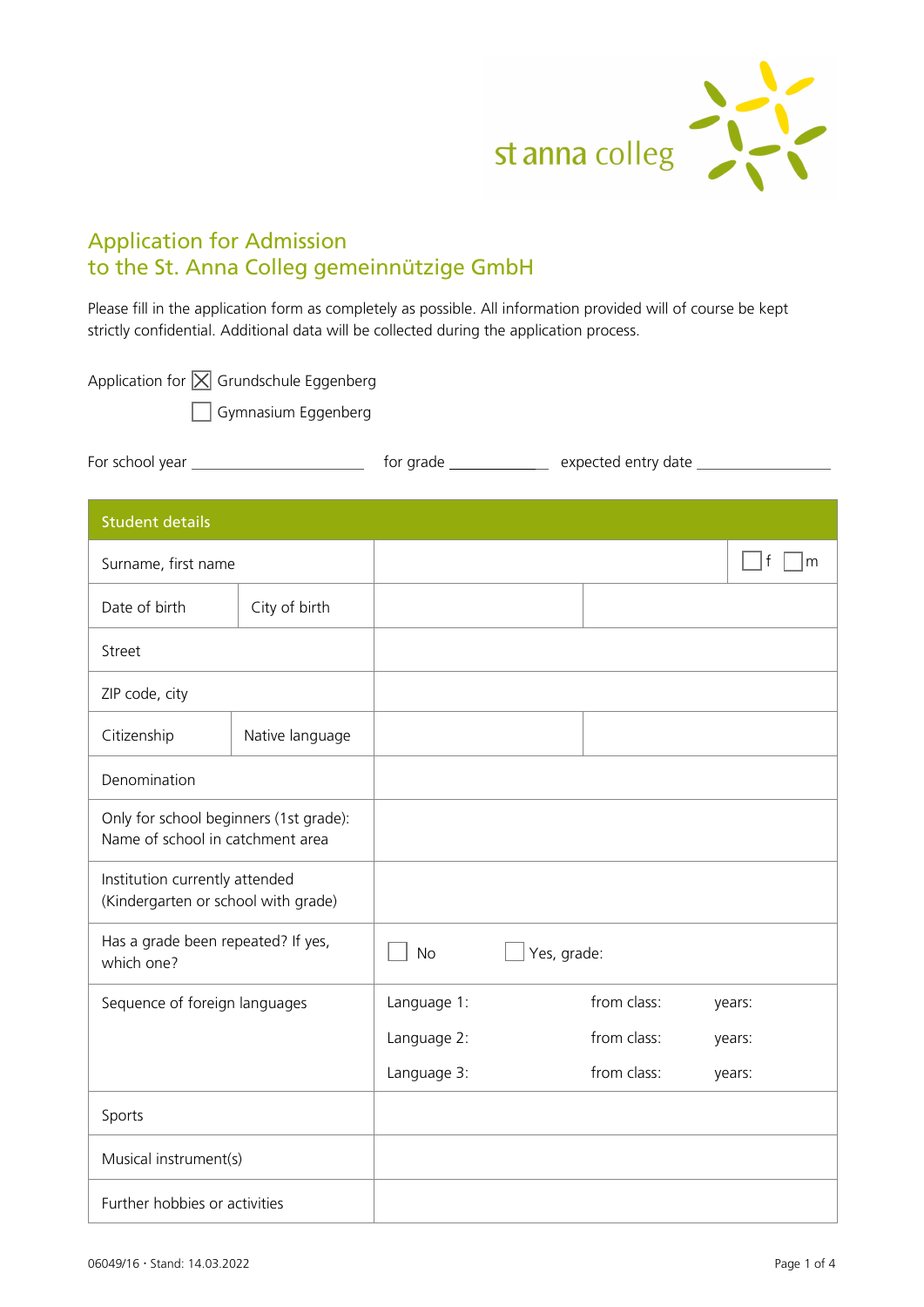

In the following, please provide details about your family.

| Mother              |          |  |
|---------------------|----------|--|
| Surname, first name |          |  |
| Street              |          |  |
| ZIP code, city      |          |  |
| Phone privat        | business |  |
| Mobil phone         |          |  |
| Email               |          |  |
| Fax                 |          |  |
| Occupation          | Employer |  |
| Denomination        |          |  |
| Marital status      |          |  |

| Father              |          |
|---------------------|----------|
| Surname, first name |          |
| Street              |          |
| ZIP code, city      |          |
| Phone privat        | business |
| Mobil phone         |          |
| Email               |          |
| Fax                 |          |
| Occupation          | Employer |
| Denomination        |          |
| Marital status      |          |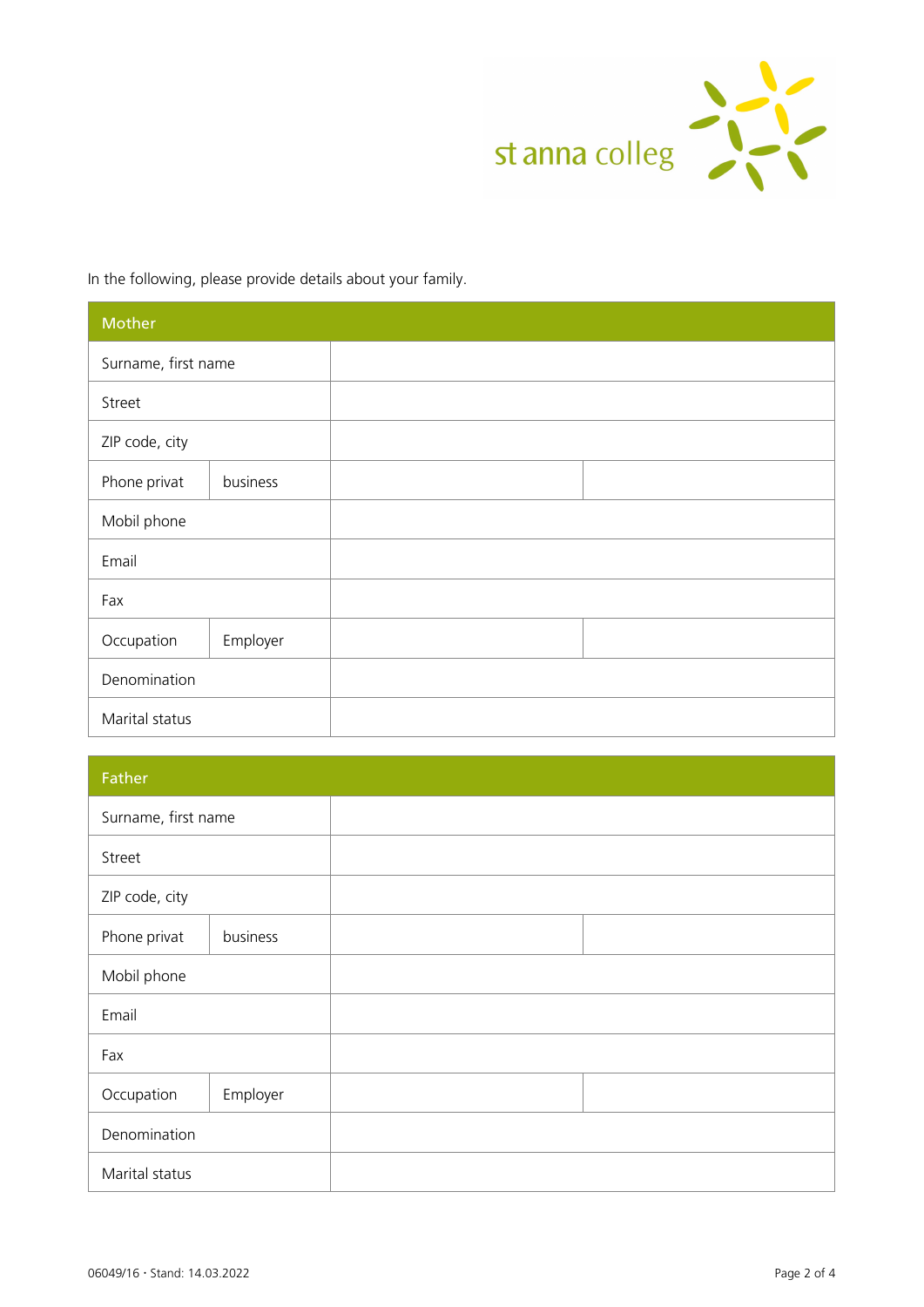

| Child custody                    |                                  |             |             |
|----------------------------------|----------------------------------|-------------|-------------|
| Legal guardians of the applicant | Both parents<br>Other person(s): | Only mother | Only father |
|                                  |                                  |             |             |
| Sibling(s)                       |                                  |             |             |

Surname, first name, age

# Fund for tuition grants

The St. Anna Colleg aims to provide a school place to students of parents from all financial backgrounds in form of grants. Many parents support this through a voluntary financial contribution.

We intend to financially support the fund for grants.

Supporting the fund for grants is currently not possible or desired.

We want to apply for a grant. Please send us further information.

### I/we have attended or want to attend the following guided tour

Guided tour of Grundschule Eggenberg

Guided tour of Gymnasium Eggenberg

For further information regarding our school tours, please feel free to call us +49 (0)8178 9094-146.

#### Please allow us one more question on our behalf:

| How did you become aware of the St. Anna Colleg? |                             |  |
|--------------------------------------------------|-----------------------------|--|
| Website/Internet                                 | Kindergarten/primary school |  |
| Personal recommendation                          | other:                      |  |